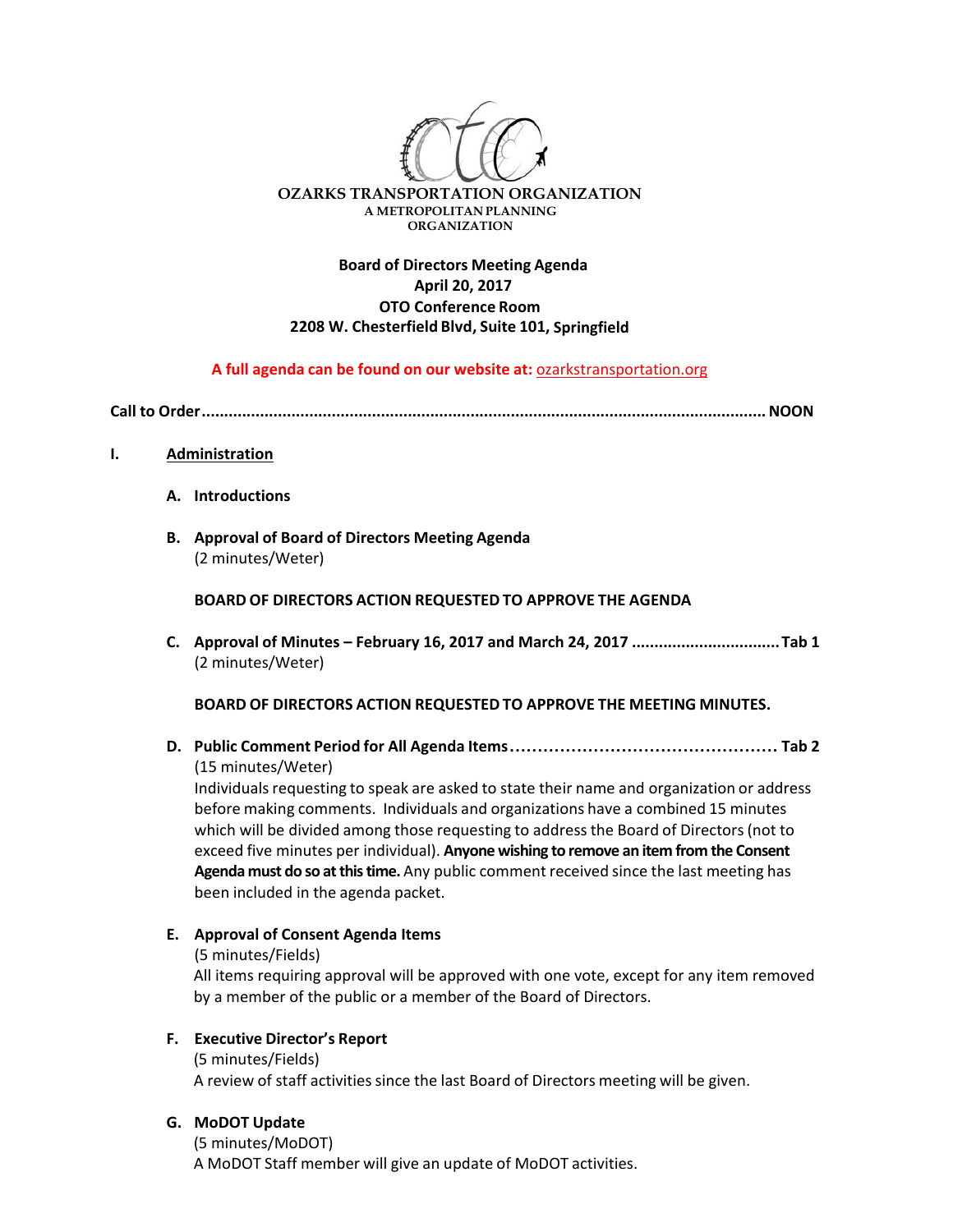## **H. Legislative Reports**

(5 minutes/Weter)

Representativesfrom the OTO area congressional delegation will have an opportunity to give updates on current items of interest.

### **II. New Business**

**A. US 60 East Major Thoroughfare Plan Amendment Request....................................... Tab 3** (5 minutes/Fields)

The Technical Planning Committee has recommended a delay in decision to amend the Major Thoroughfare Plan to include an interchange on US 60 at the Highland Springs.

### **NO ACTION REQUIRED – INFORMATIONAL ONLY**

**B. STBG Request to Spend Outside of Jurisdictional Boundaries.................................... Tab 4** (5 minutes/Longpine)

In order to build a replacement bridge for the Riverside Bridge, the City of Ozark is requesting to spend STBG outside of the City Limits of Ozark.

# **BOARD OF DIRECTORS ACTION REQUESTED TO APPROVE THE EXPENDITURE OF STBG FUNDS ALLOCATED TO THE CITY OF OZARK ON THE RIVERSIDE BRIDGE AND ASSOCIATED IMPROVEMENTS**

**C. Congestion Management Process ............................................................................ Tab 5** (10 minutes/Thomason)

The Congestion Management Subcommittee has developed a draft document which monitors congestion in the OTO area for review and approval. The document is included for review.

## **BOARD OF DIRECTORS ACTION REQUESTED TO APPROVE THE CONGESTION MANAGEMENT PROCESS**

**D. Transit Coordination Plan ......................................................................................... Tab 6** (5 minutes/ Thomason)

The Local Coordinating Board for Transit has developed a plan for coordinating transit in the OTO area. The Transit Coordination Plan is included for review.

## **BOARD OF DIRECTORS ACTION REQUESTED TO APPROVE THE TRANSIT COORDINATION PLAN**

**E. OTO Growth Trends Report ...................................................................................... Tab 7**  (10 minutes/Faucett) Staff will present highlights of the OTO Growth Trends Report.

### **NO ACTION REQUIRED – INFORMATIONAL ONLY**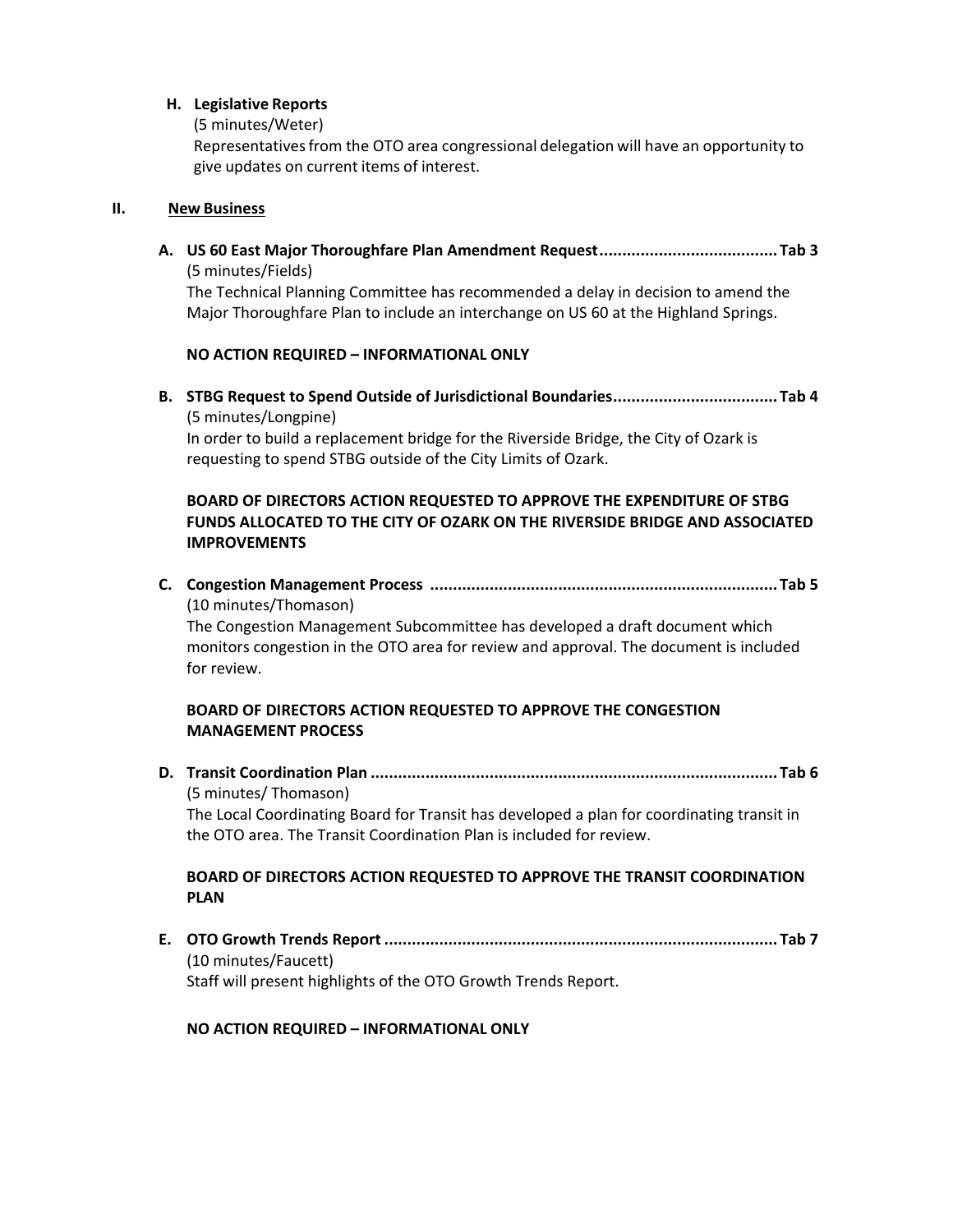**F. FY 2018 Unified Planning Work Program (UPWP)...................................................... Tab 8** (10 minutes/Fields) The UPWP outlines the work to be undertaken during the upcoming fiscal year and serves as the federal grant budget for OTO.

## **BOARD OF DIRECTORS ACTION REQUESTED TO APPROVE THE FY 2018 UNIFIED PLANNING WORK PROGRAM**

**G. FY 2018 OTO Operational Budget ............................................................................. Tab 9** (5 minutes/Fields) The OTO Operational Budget outlines the budget for the OTO without in‐kind match, direct services from MoDOT and funding to CU for planning activities. The OTO Operational Budget serves as the audited budget.

# **BOARD OF DIRECTORS ACTION REQUESTED TO APPROVE THE FY 2018 OTO OPERATIONAL BUDGET**

**H. OTO Bylaw Amendment ......................................................................................... Tab 10** (5 minutes/Fields) A bylaw amendment is proposed to strengthen the powers of the OTO Executive Committee to include increased human resource and purchasing duties.

# **BOARD OF DIRECTORS ACTION REQUESTED TO APPROVE THE OTO BYLAW AMENDMENT**

**I. Election of Secretary............................................................................................... Tab 11** (5 minutes/Fields)

There is a need to fill the OTO Secretary position for the remainder of calendar year 2017. The nominating committee has recommended a candidate.

## **BOARD OF DIRECTORS ACTION REQUESTED TO APPOINT A SECRETARY FOR CALENDAR YEAR 2017.**

**J. Operations Manager Job Description Revision........................................................ Tab 12** (5 minutes/Fields) A revised job description is proposed which more accurately describes the duties assigned.

## **BOARD OF DIRECTORS ACTION REQUESTED TO APPROVE THE REVISED OPERATIONS MANAGER JOB DESCRIPTION.**

### **III. Consent Agenda. (See Item I.E.)**

**A. Amendment Number Three to the** *Transportation Plan 2040* **............................... Tab 13a** (5 minutes/Longpine) After further review of the newly adopted design standards, inconsistencies were noted that require correction.

### **BOARD OF DIRECTORS ACTION REQUESTED TO RECOMMEND APPROVAL OF AMENDMENT NUMBER THREE TO** *TRANSPORTATION PLAN 2040*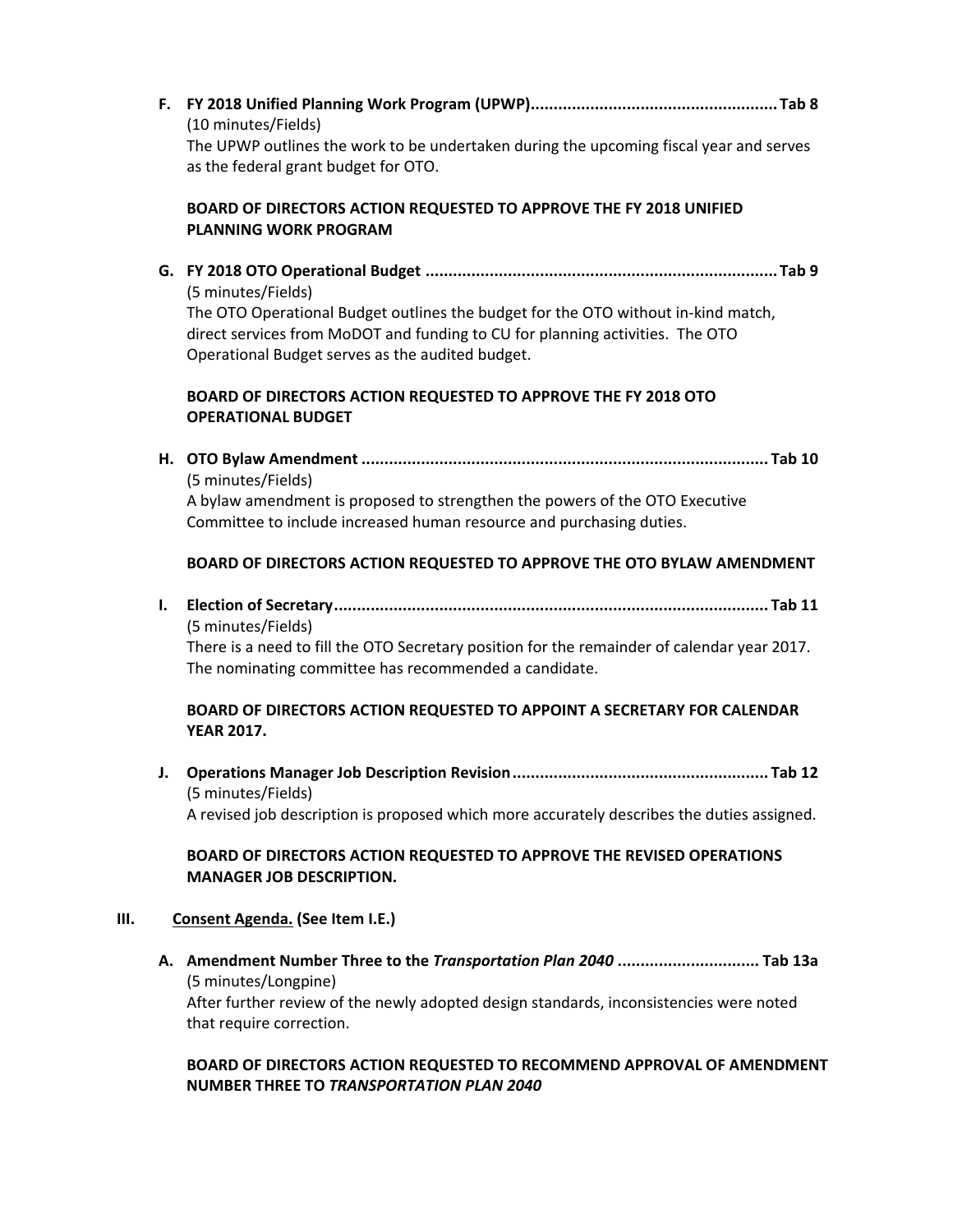**B. Amendment Number Four to** *Transportation Plan 2040* **....................................... Tab 13b** (5 minutes/Longpine) The City of Ozark has requested the addition of the Riverside Bridge Replacement to the constrained project list in the Long Range Transportation Plan.

### **BOARD OF DIRECTORS ACTION REQUESTED TO APPROVE AMENDMENT NUMBER FOUR TO** *TRANSPORTATION PLAN 2040*

**C. Amendment #5 to the Transportation Improvement Program ...............................Tab 13c** (5 minutes/Longpine) There are nine changes included with Amendment Number Five to the FY 2017‐2020 Transportation Improvement Program which is included for member review.

### **BOARD OF DIRECTORS ACTION IS REQUESTED TO APPROVE AMENDMENT NUMBER FIVE TO THE TRANSPORTATION IMPROVEMENT PROGRAM**

### **IV. Other Business**

### **A. Board of Directors Member Announcements**

(5 minutes/Board of Directors Members) Members are encouraged to announce transportation events being scheduled that may be of interest to OTO Board of Directors members.

- **B. Transportation Issues for Board of Directors Member Review** (5 minutes/Board of Directors Members) Members are encouraged to raise transportation issues or concerns that they have for future agenda items or later in-depth discussion by the OTO Board of Directors.
- **C. Articlesfor Board of Directors Member Information ........................................ Tab 14** (Articles attached)

### **V. Adjourn meeting.** A motion is requested to adjourn the closed meeting. Targeted for **1:30 pm.**

The next Board of Directors regular meeting is scheduled for Thursday, June 15, 2017, at 12:00 P.M. at the OTO Offices, 2208 W. Chesterfield Blvd, Suite 101.

### Attachments

Pc: Ken McClure, Springfield City Council Matt Morrow, President, Springfield Area Chamber of Commerce Joelle Cannon, Senator Blunt's Office Dan Wadlington, Senator Blunt's Office David Stokely, Senator McCaskill's Office Jeremy Pruett, Congressman Long's Office Area News Media

Si usted necesita la ayuda de un traductor del idioma español, por favor comuníquese con la Andy Thomason al teléfono (417) 865‐3042, cuando menos 48 horas antes de la junta.

Persons who require special accommodations under the Americans with Disabilities Act or persons who require interpreter services (free of charge) should contact Andy Thomason at (417) 865‐3042 at least 24 hours ahead of the meeting.